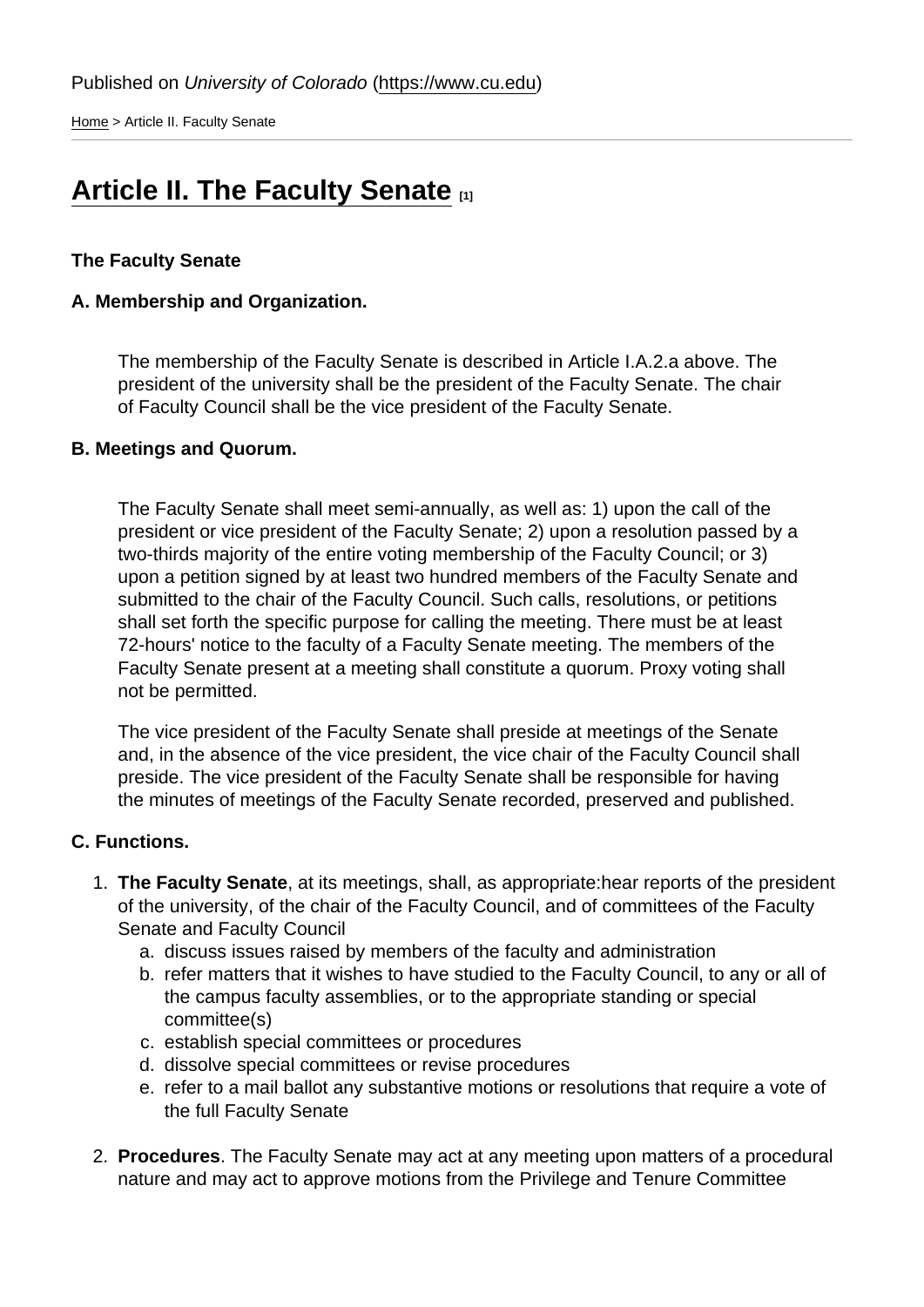concerning changes in its bylaws or grievance procedures. It may act upon other substantive motions or resolutions before it only by deciding whether or not to refer the matter to a mail ballot of the whole membership of the Faculty Senate, as hereinafter provided in C.3 of this Article, and this rule may not be waived or suspended. Recommendations, motions or resolutions may originate from any member of the Faculty Senate, the Faculty Council or any of their committees. The Faculty Senate may amend the form of the matter before it and make recommendations to the originator(s) for further disposition.

- 3. Mail Ballots. A mail ballot, using USPS, campus mail, electronic mail and/or their recognized equivalents, on any subject may be authorized by a majority vote at any Faculty Senate or Faculty Council meeting. The text of any motion or resolution from a Faculty Senate member or the Faculty Council requiring action by the Faculty Senate through a mail ballot shall be distributed to the members of the Faculty Senate or published at least 72 hours in advance of the time of the meeting at which the proposal to conduct a mail ballot shall be brought to a vote. A two-thirds majority of those responding to the mail ballot shall be necessary for passage of motions or resolutions, and the vote shall be valid only if at least 200 responses to the mail ballot are received. Responses shall be made to the office of the Faculty Council. The ballots shall be tallied and the results certified by the Executive Committee of the Faculty Council. Mail ballots shall be distributed only after September 1 and prior to May 1 in any year. The date upon which the votes shall be tallied shall be provided. Except in extraordinary circumstances, that date shall be not less than thirty (30) days from the time of distribution of the ballots. Any exceptions to these procedures will be stated in this constitution where those exceptions apply.
- 4. Initiative. Petitions for action of the Faculty Senate by initiative shall be in writing and shall contain the complete text of the motion on which a vote is sought. If such a petition is signed by not less than 200 members of the Faculty Senate, the chair of the Faculty Council shall refer the matter to a vote of the full Faculty Senate by mail ballot as provided in C.3 of this Article. Such petitions also may be used to initiate amendments to this constitution, but in such cases the mail ballot shall be subject also to the requirements of Article VIII.
- 5. Referendum. Petitions to rescind any action of the Faculty Council by referring the matter to the full Faculty Senate shall be in writing and shall contain the complete text of the motion on which a vote is sought. If such a petition is signed by not less than 200 members of the Faculty Senate, the chair of the Faculty Council shall refer the matter to a vote of the full Faculty Senate by mail ballot, as provided in C.3 of this Article.
- D. Faculty Senate Standing Committee(s).
- 1. Privilege and Tenure Committee (P & T Committee).
	- a. Definitions of Tenure, Privileges and Rights of Faculty. Tenure is one of the principal means of protecting the academic freedom of faculty. Tenure and privileges are enumerated in the Laws of the Regents. Faculty rights are enumerated in the [Laws of](https://www.cu.edu/regents/laws-and-policies/regent-laws)  [the Regents](https://www.cu.edu/regents/laws-and-policies/regent-laws) [2] and [Regent Policies](https://www.cu.edu/regents/regent-policy-0) [3], and must also conform to the laws, regulations and constitutions of the United States and the State of Colorado.
	- b. Membership and Organization. [\[Click here to see corresponding section of they](https://www.cu.edu/faculty-council/laws/section-ii-faculty-senate)  [Bylaws\]](https://www.cu.edu/faculty-council/laws/section-ii-faculty-senate)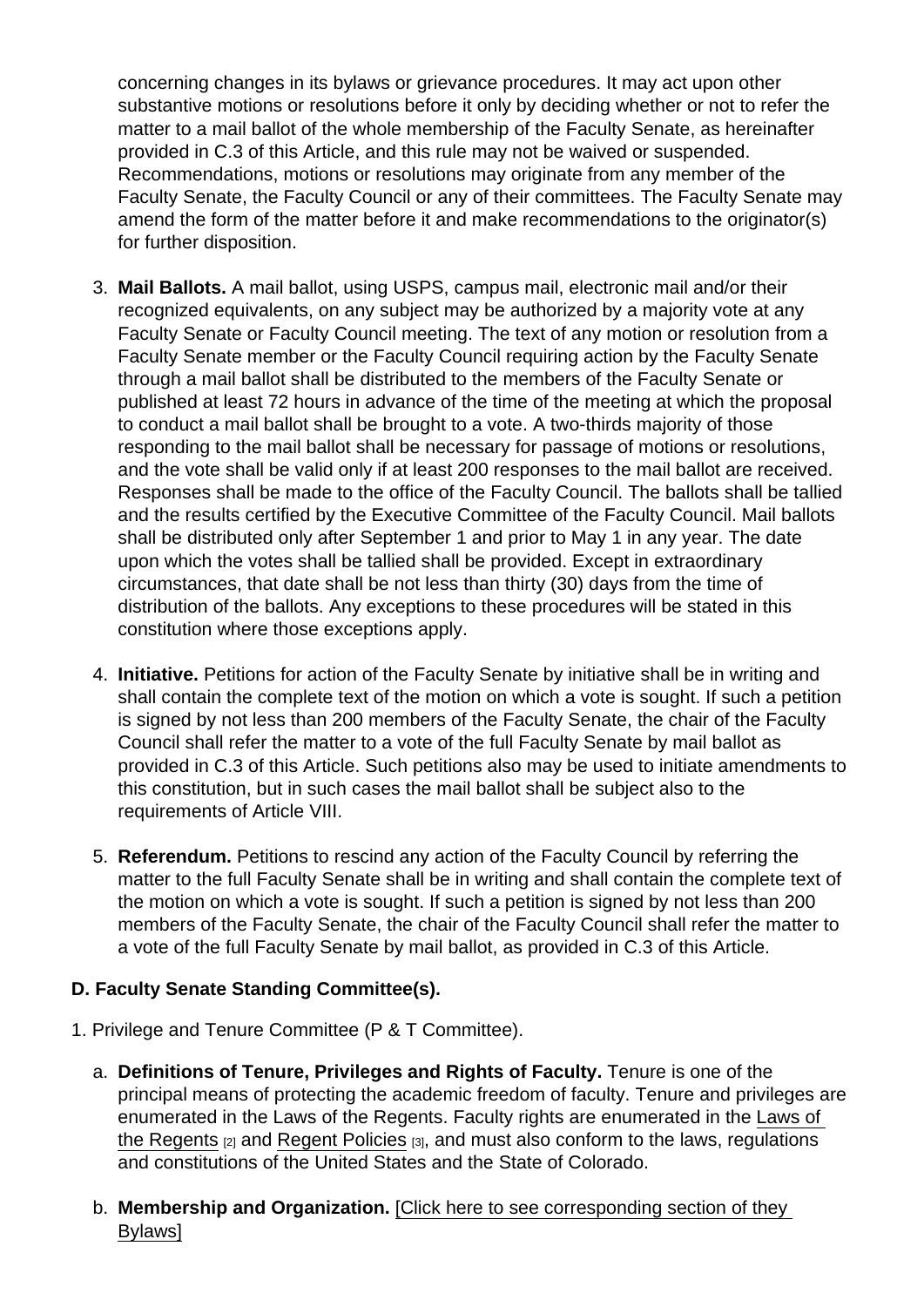$[4]$  Members of the P & T Committee shall be approved by their respective faculty assemblies and then by Faculty Council and shall serve a term of three years. Terms are renewable. Efforts shall be made to ensure equal representation from all campuses and broad participation from diverse groups. The P & T Committee is organized as investigative panels, each with a chair. The committee officers and panel chairs shall be elected by the entire committee. No member of the faculty shall be eligible to sit on the committee for one academic year following the final decision about a grievance in which that faculty member is either the grievant or other interested party.

- c. Meetings and Quorum. [\[Click here to see corresponding section of the Bylaws\]](https://www.cu.edu/faculty-council/laws/section-ii-faculty-senate) [4]The P & T Committee shall meet at least once during each of the fall and spring semesters and on the call of the chair. The quorum for a meeting of the P & T Committee shall consist of a majority of the voting members of the committee. Proxy voting shall not be permitted.
- d. Functions. [\[Click here to see corresponding section of the Bylaws\]](https://www.cu.edu/faculty-council/laws/section-ii-faculty-senate) [4] The P & T Committee, through its panel structure, conducts investigations and mediations of, and hearings on, grievances concerning faculty rights, privileges, and tenure, including reappointments with or without tenure, promotions, post-tenure review and suspensions, that are submitted by members of the Faculty Senate. The P & T Committee considers contemplated dismissals for cause referred by the president or chancellor. In dismissal cases, the burden of proof shall be upon the university; in all other cases, the burden of proof shall be upon the faculty member. For all grievance cases, written conclusions and recommendations are made to the president and/or chancellor, as appropriate, with a copy to the grievant(s).

The P & T committee shall make recommendations concerning university policies and procedures on faculty rights and privileges that arise from the outcomes of grievance investigations. The P & T Committee shall also make recommendations concerning practices and procedures which appear to precipitate complaints. These recommendations shall be made to the Executive Committee of the Faculty Council for appropriate referral. The P & T Committee shall recommend additions or revisions to its bylaws and grievance procedures to the appropriate bodies for approval.

- e. Grievance Procedures. [\[Click here to see corresponding section of the Bylaws\]](https://www.cu.edu/faculty-council/laws/section-ii-faculty-senate) [4] The investigations, hearings and mediations of the P & T Committee shall be confidential, systematic and objective, as guided by the procedures for this purpose, which are enumerated in the Bylaws.
- f. Legal Counsel. The chair of the P&T Committee is authorized by the Board of Regents to select licensed legal counsel, separate and distinct from the Office of the University Counsel and not under the supervision of the University Counsel, to advise the P&T Committee on issues of a legal nature which arise in the course of the committee's investigation or informal hearing of an individual grievance. The chair's selection of the individual attorney to provide advice to the committee is subject to the approval of University Counsel and other approvals required by law.

Groups audience: Faculty Senate | Faculty Council

Source URL: https://www.cu.edu/faculty/constitution-bylaws/constitution/article-ii-faculty-senate